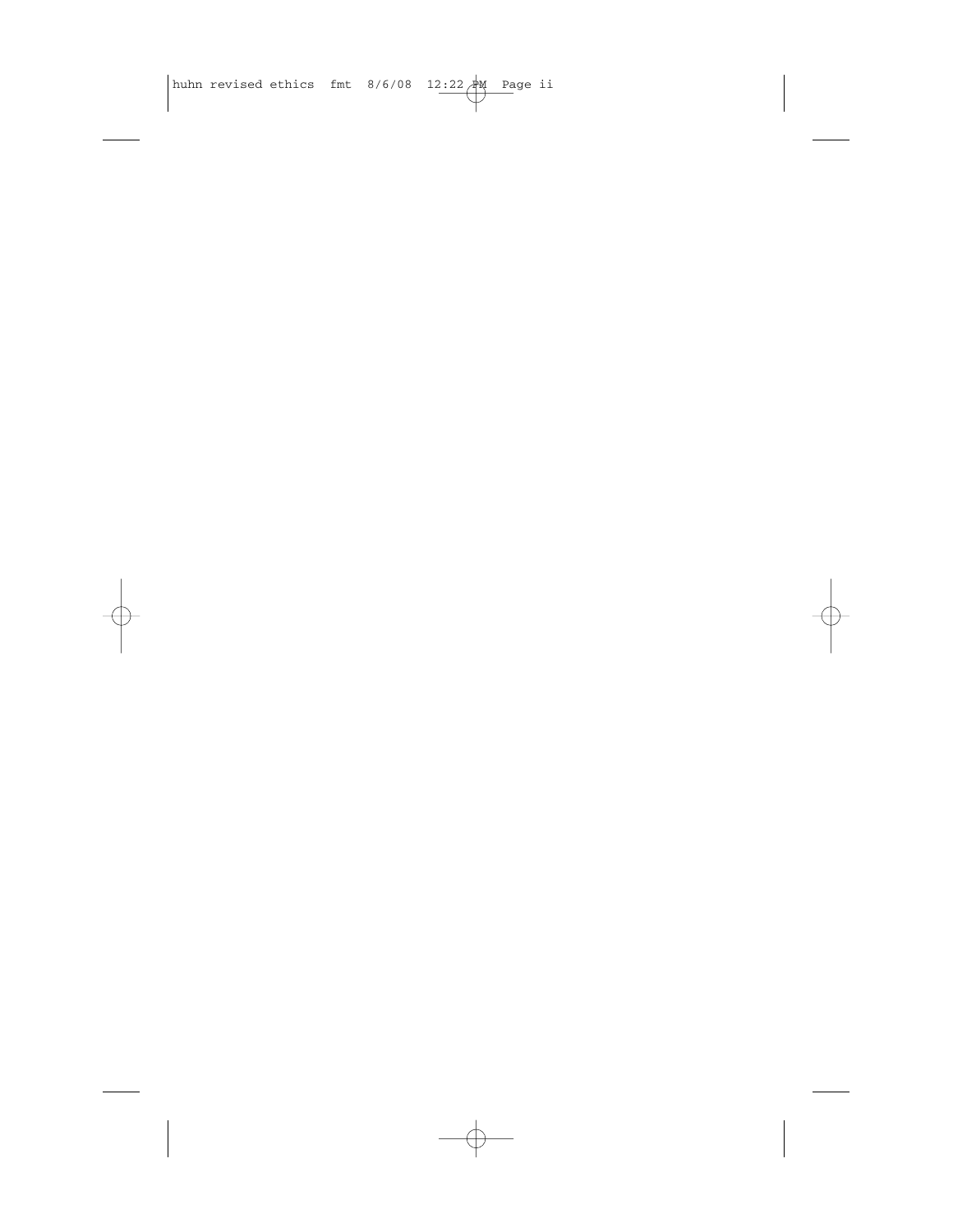## **Telling Right from Wrong Without the Help of God**

Wilson Huhn

Carolina Academic Press Durham, North Carolina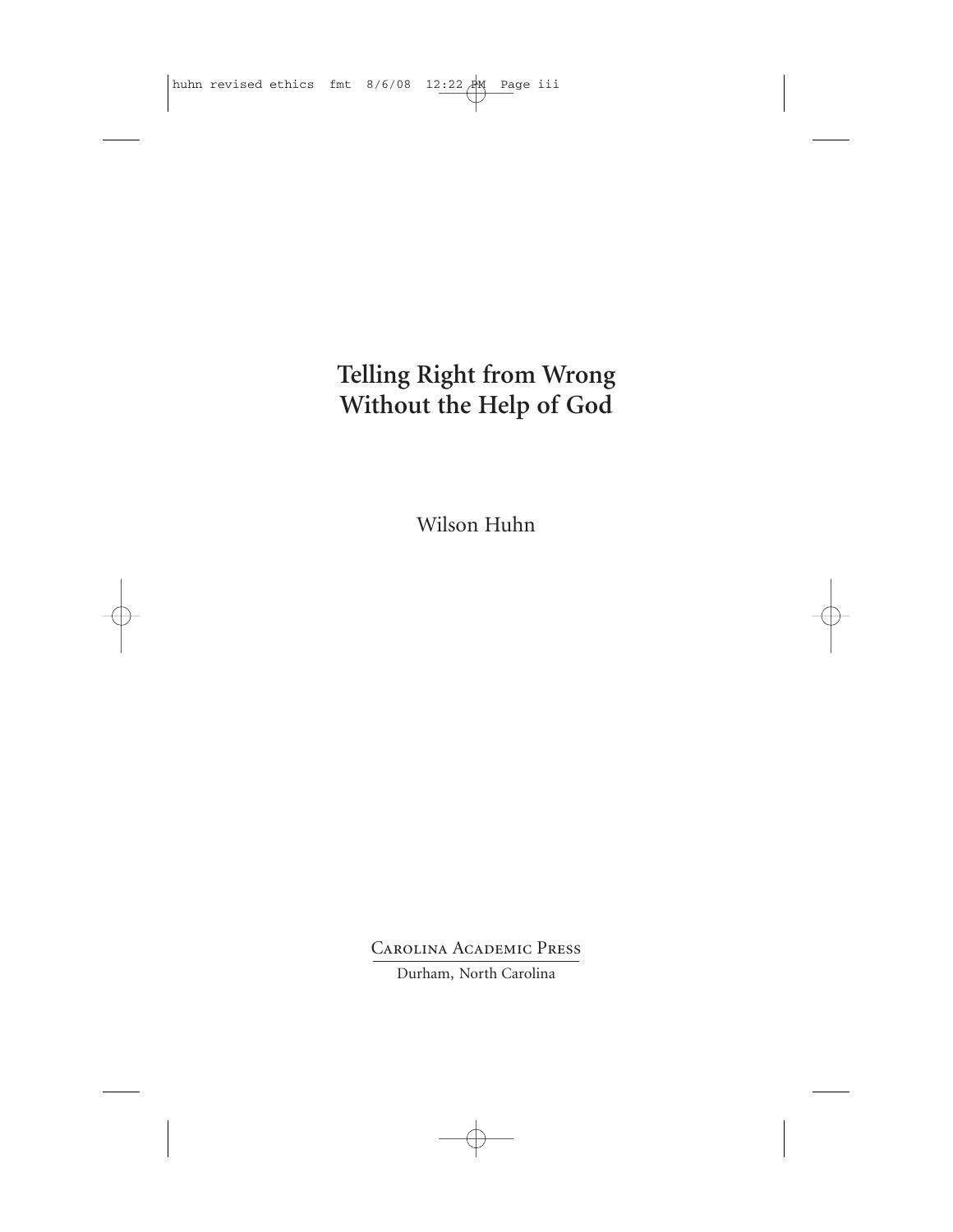## Copyright © 2008 Wilson Huhn All Rights Reserved

Library of Congress Cataloging-in-Publication Data

Huhn, Wilson Ray, 1950-

Telling right from wrong without the help of God / Wilson Huhn. p. cm. Includes bibliographical references and index.

ISBN 978-1-59460-536-9 (alk. paper)

1. Conduct of life. 2. Rationalism. 3. Atheism. 4. Agnosticism. I. Title.

BJ1595.H85 2008 170'.44--dc22 2008026819

Carolina Academic Press 700 Kent Street Durham, NC 27701 Telephone (919) 489-7486 Fax (919) 493-5668 www.cap-press.com

Printed in the United States of America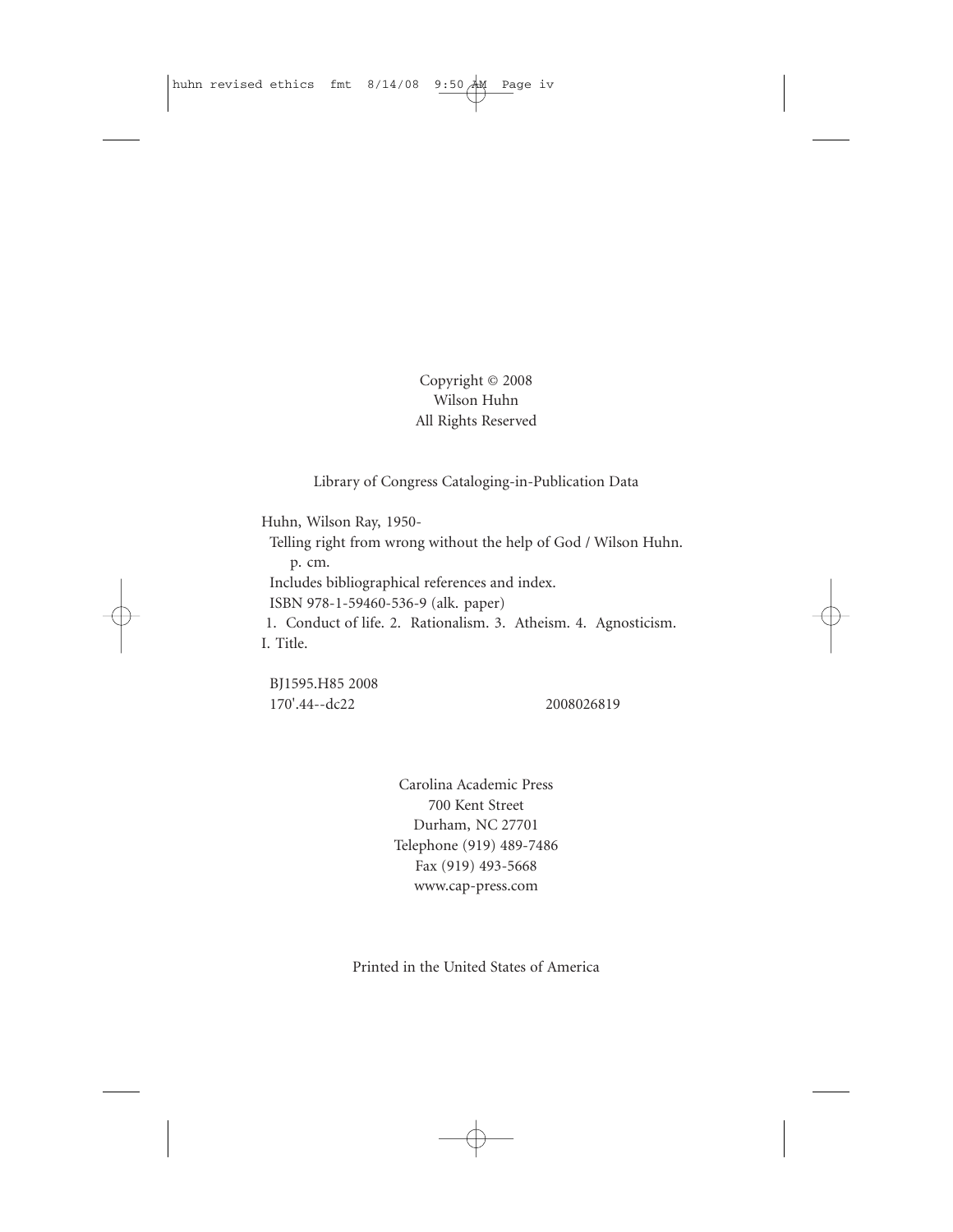## **Contents**

| Preface                                   | vii |
|-------------------------------------------|-----|
| Part I · Construction                     |     |
| Introduction                              | 3   |
| Faith and Belief                          | 6   |
| God Is Love                               | 9   |
| What Religion Is Good At                  | 13  |
| What Religion Is Poor At                  | 16  |
| Evolution and the Meaning of Life         | 23  |
| Religion and Self-Government              | 27  |
| How Religion Helps Us to Be Better People | 32  |
| Prayer                                    | 34  |
| Forgiveness                               | 38  |
| The Parables                              | 40  |
| The Afterlife                             | 45  |
| <b>Ethical Philosophy</b>                 | 47  |
| What If Everybody Acted Like That         | 54  |
| What Would They Think                     | 56  |
| Sportsmanship                             | 58  |
| The Golden Rule                           | 60  |
| Moral Development                         | 62  |
| Values and Telling Right from Wrong       | 67  |
|                                           |     |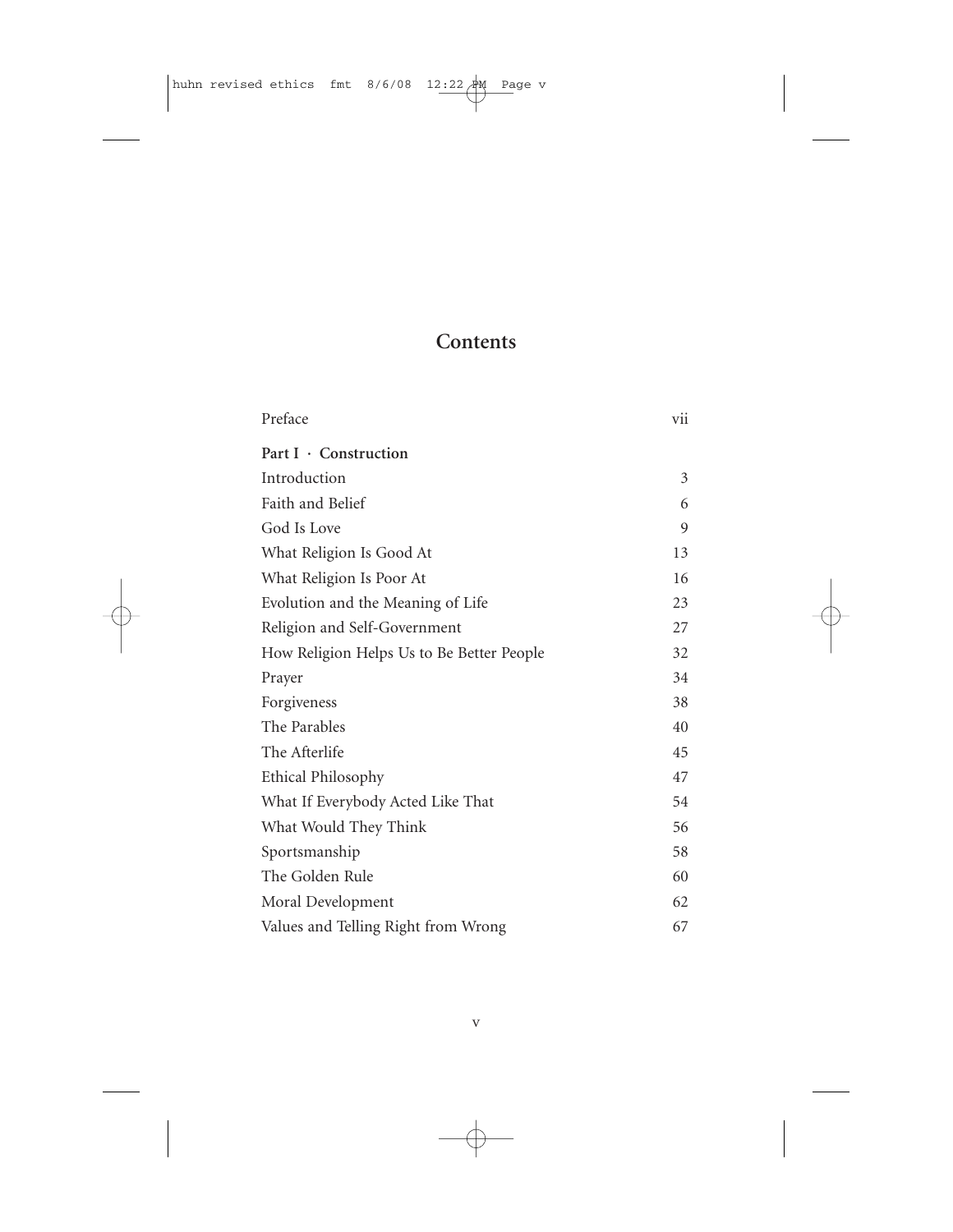| Part II · Application                           |     |
|-------------------------------------------------|-----|
| The Sense of Superiority                        | 73. |
| Good and Evil                                   | 77  |
| Raising Children                                | 79  |
| Fatalism                                        | 84  |
| The Death of Loved Ones                         | 86  |
| Life                                            | 88  |
| <b>Sex</b>                                      | 95  |
| Anger                                           | 105 |
| <b>Ritual Sin</b>                               | 107 |
| Race                                            | 109 |
| Gender                                          | 113 |
| Charitable Impulses and Unintended Consequences | 118 |
| Poverty                                         | 122 |
| Materialism                                     | 128 |
| Homosexuality                                   | 130 |
| Myths                                           | 136 |
| Professional Ethics                             | 140 |
| The Child Sexual Abuse Scandal                  | 145 |
| School Prayer                                   | 150 |
| Addictions                                      | 153 |
| Sacraments                                      | 156 |
| War                                             | 158 |
| Guns                                            | 164 |
| The War on Terror and the Rule of Law           | 166 |
| Constitutional Idolatry                         | 172 |
| Nature                                          | 176 |
| Conflicting Responsibilities                    | 178 |
| Speaking Out                                    | 180 |
| Conclusion $-$ It's Up to Us                    | 182 |
| Index                                           | 185 |